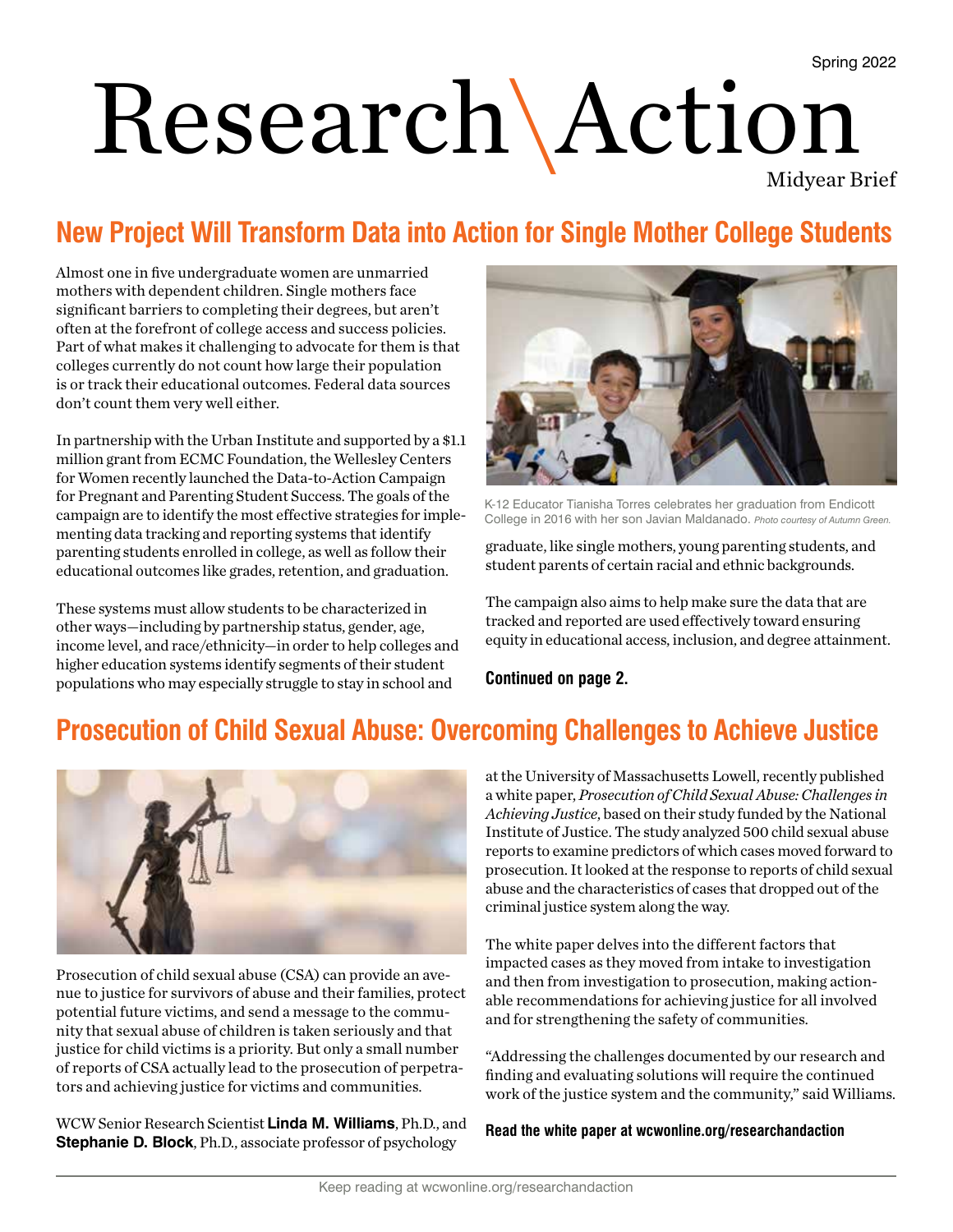## **Single Mother College Students** (continued)

The Data-to-Action Campaign is organized and co-led by WCW Senior Research Scientist **Autumn R. Green**, Ph.D., director of the Higher Education Access for Parenting Students Research Initiative, and **Theresa M. Anderson**, Ph.D., a principal research associate at the Urban Institute's Income and Benefits Policy Center. The campaign is the inaugural project of the Student Parent Action through Research Knowledge (SPARK) Collaborative, a national partnership initiative that will be formally announced later in 2022 that supports connections between research and efforts to effect change for student parents.

"The call for better data on student parents has been growing in policy and advocacy spaces, and several states have taken action on requiring new data—led by Oregon," said Green, who provided expert testimony in support of Oregon's Senate Bill 564 in March 2021. "This project is all about developing a clear understanding of what comes next, and how to make sure that data collection processes actually work effectively."

Front Cover: Environmental Sustainability Advocate Anna Grimes and her daughter Audrey, and Child Psychology Specialist Esraa Amira and her son Jaden share a twogenerational graduation at the Keys to Degrees program celebration at Endicott College in 2017.





**Shapinga** Wellesley **Better World** enters for through  $\left($ **Research** & Action

*The Wellesley Centers for Women is a research and action institute at Wellesley College that is focused on women and gender and driven by social change.* 

#### **wcwonline.org/researchandaction**



## **Workshops in Liberia Provide Training to Recognize Human Trafficking**



Above: WCW Executive Director Layli Maparyan, Ph.D., (back right) with attendees, presenters, and organizers of the "When You See It, TALK It!" workshop in Monrovia, Liberia during March 2022. *Photos courtesy of Layli Maparyan.*

Left: Hon. Cynthia L. Blandford (left), a partner in the initiative to counter human trafficking in Liberia, and Maparyan (right) at a Liberian Bicentennial celebration.

#### WCW recently hosted two workshops aimed at countering human trafficking in Liberia.

The first workshop, "Trapped in Transit," was held virtually in November 2021 for members of the transportation, travel, and tourism industries. Speakers included U.S. and Liberian government officials, air travel industry representatives, and trafficking experts, including WCW Senior Research Scientist **Linda M. Williams**, Ph.D., and Visiting Scholars **Kate Price**, Ph.D., and **Hauwa Ibrahim**, J.D., S.J.D., M.L., as well as **Lenni Benson**, J.D., of New York Law School. Over 90 people, mostly Liberians, attended the event.

The second program, "When You See It, TALK It!" took place in March 2022 in Monrovia and focused on the market sector. Presenters included representatives from the Liberian Ministries of Labor and Gender, a local NGO leader, Liberian journalists, and adult survivors of child trafficking. One highlight was a special video presentation prepared by **Clare Littlechild**, a Wellesley College exchange student. Following the workshop, the market leaders delivered anti-trafficking trainings in five local area markets.

"Trafficking in Liberia is an outgrowth of extreme poverty," said WCW Executive Director **Layli Maparyan**, Ph.D., who co-led both workshops. "But when people in everyday settings learn to recognize it as a form of violence that is often hidden in plain sight, they are motivated to do something about it."

The program, funded by the U.S. Embassy Monrovia, was developed in partnership with the University Consortium for Liberia (UCL), a nonprofit organization based in Atlanta, Georgia, dedicated to coordinating diverse academic efforts between Liberia and the global community, and led by **Cynthia L. Blandford**, Honorary Consul, Republic of Liberia, State of Georgia.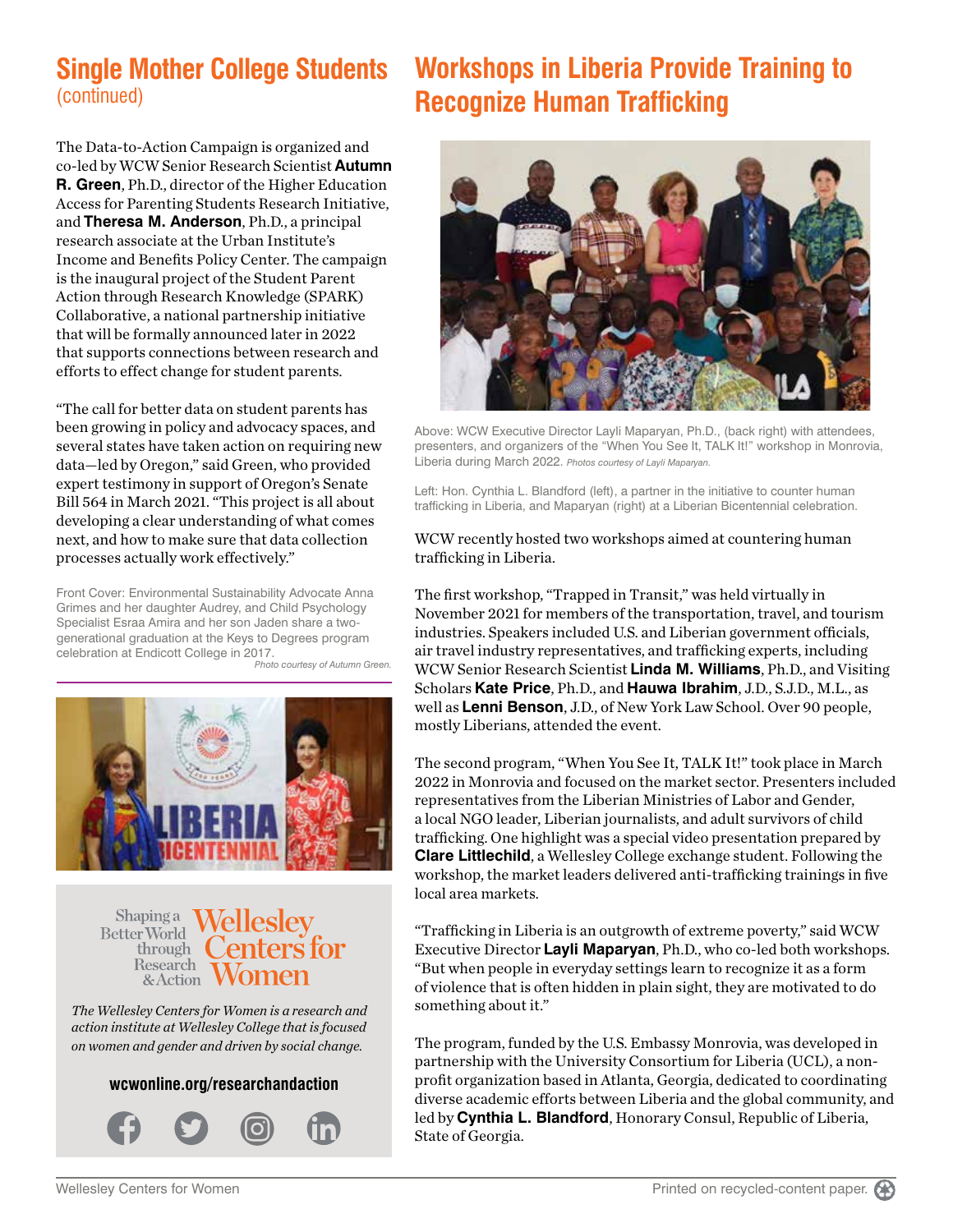## **New Study Will Investigate How Discrimination Affects the Mental Health of Asian American Teens**



Asian American adolescents are facing unprecedented risks to their mental health. They are living with high levels of anti-Asian hate and violence fueled by references to COVID-19 as "the China virus." Physical assaults against Asian

Americans skyrocketed by 145% in 2020, and 80% of youth report being bullied or verbally harassed.

WCW Senior Research Scientist **Linda Charmaraman**, Ph.D., is involved in a new study that will fill a critical gap in the science of how discrimination affects Asian American adolescent mental health. The study is funded by the National Institutes of Health and led by **Cindy Liu**, Ph.D., director of the Developmental Risk and Cultural Resilience Laboratory at Brigham and Women's Hospital, and **Tiffany Yip**, Ph.D., psychology professor at of Fordham University.

Charmaraman and her colleagues will follow 350 Chinese American adolescents, their Chinese heritage parent, and a peer to investigate the effects of discrimination experiences, discrimination responses, and racial socialization processes on adolescent mental health and chronic stress. The long-term objective is to develop evidence on how parents, peers, and social media can be leveraged to mitigate the negative health consequences of discrimination. Charmaraman and her **Youth, Media & Wellbeing Research Lab** will focus on understanding the racial socialization processes that take place within peer relationships, particularly on social media.

"There are so many overt and covert messages about race and ethnicity that are circulating online and offline, which can significantly affect a racial/ethnic minority adolescent's sense of self-worth," said Charmaraman. "This will be the first study of its kind to understand the impact of this discriminatory socialization on an often overlooked population: Asian American youth."

## **Fathers Want Guidance on How to Talk to Their Kids About Sex and Relationships**

Research has shown that when fathers talk with their teenage children about sex, it can protect teens from risky sexual behavior. But few fathers actually talk with their teens about sex, and those who do report not talking very often. Most research on this topic focuses on mothers, and few interventions (i.e., educational programs) to promote parentteen talk about sex are tailored for fathers.

WCW Senior Research Scientist **Jennifer M. Grossman**, Ph.D., and her team recently interviewed 43 fathers of high school-aged teens to find out about their experiences. The fathers were asked about talking with their teens about dating, sex, and relationships; their attitudes toward a potential intervention to support father-teen talk about dating, sex, and relationships; and for feedback about the structure and content of a potential intervention.

The most striking aspect of the research findings was that fathers were enthusiastic about the idea of an intervention that could guide them in these conversations. This is surprising given low rates of father participation in parent-based sex education programs. When it comes to an intervention, fathers wanted something more peer-based or interactive than most existing programs. They wanted the opportunity to share experiences and learn from other fathers, especially in the context of programs led by people with backgrounds similar to theirs.

"With this study, we're moving closer to understanding what fathers want and need in an intervention program tailored to them," said Grossman.





### You made this possible. Give before June 30 to continue shaping a better world for women and girls, families and communities.

**wcwonline.org/donate 781.283.2500**